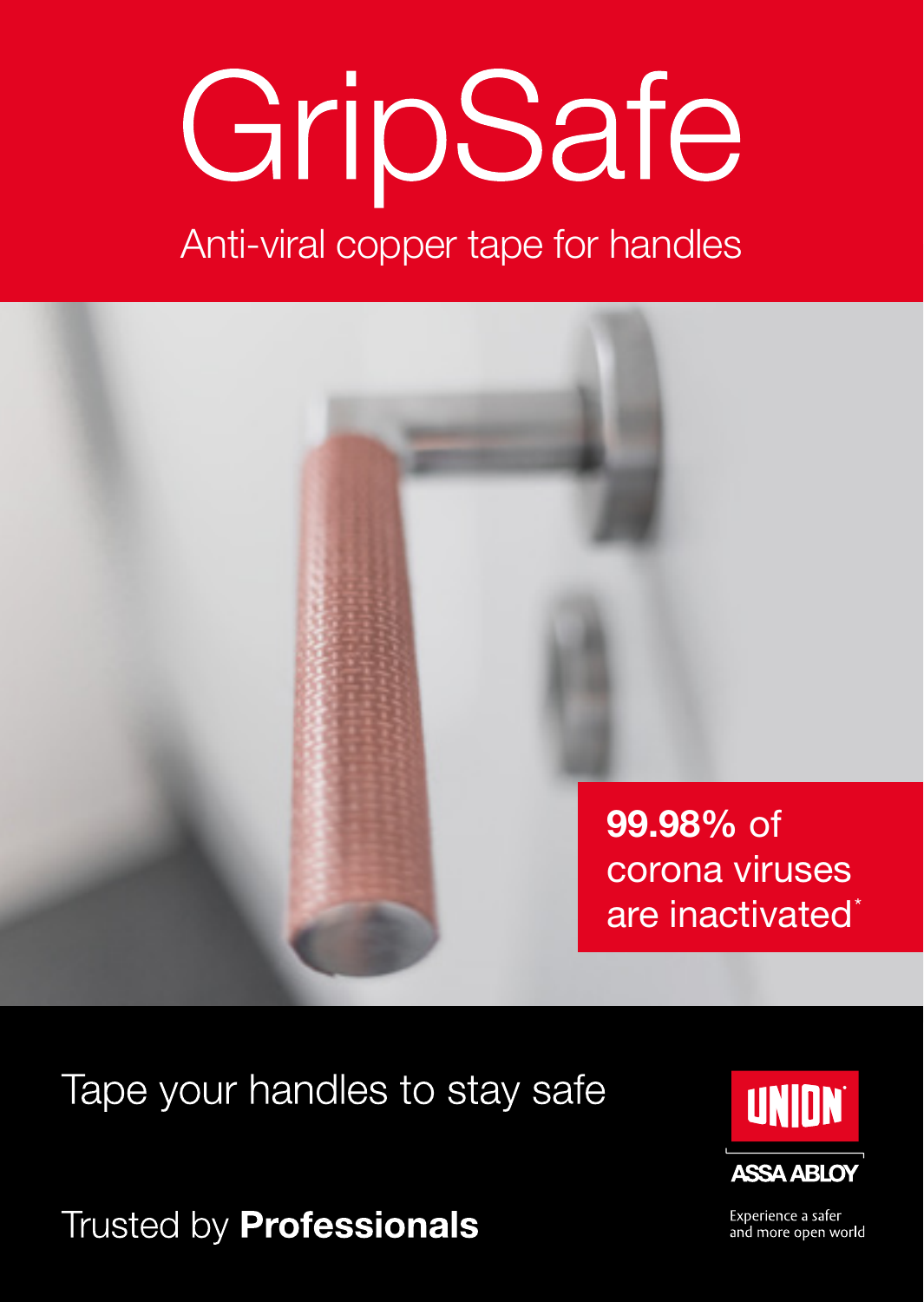## Instructions for door handles

#### **Start with a clean surface**

**1**

Clean the door handle so that it is dry and free of oil, grease, dust and dirt. Do not use window-cleaning products. They may leave a residue behind, making your tape cling less effectively.





## **Adjust the tape**

**2**

Place the tape with the long side against the handle and wrap around so that the tape completely covers the handle one time. If the tape overlaps more than 1cm, mark excess material and cut the tape to size.



Carefully peel off the backing paper by pulling it flat back on itself and stick the tape on so that the beginning and end of the tape meet at the bottom of the handle. Slide the tape from the middle outwards into final position.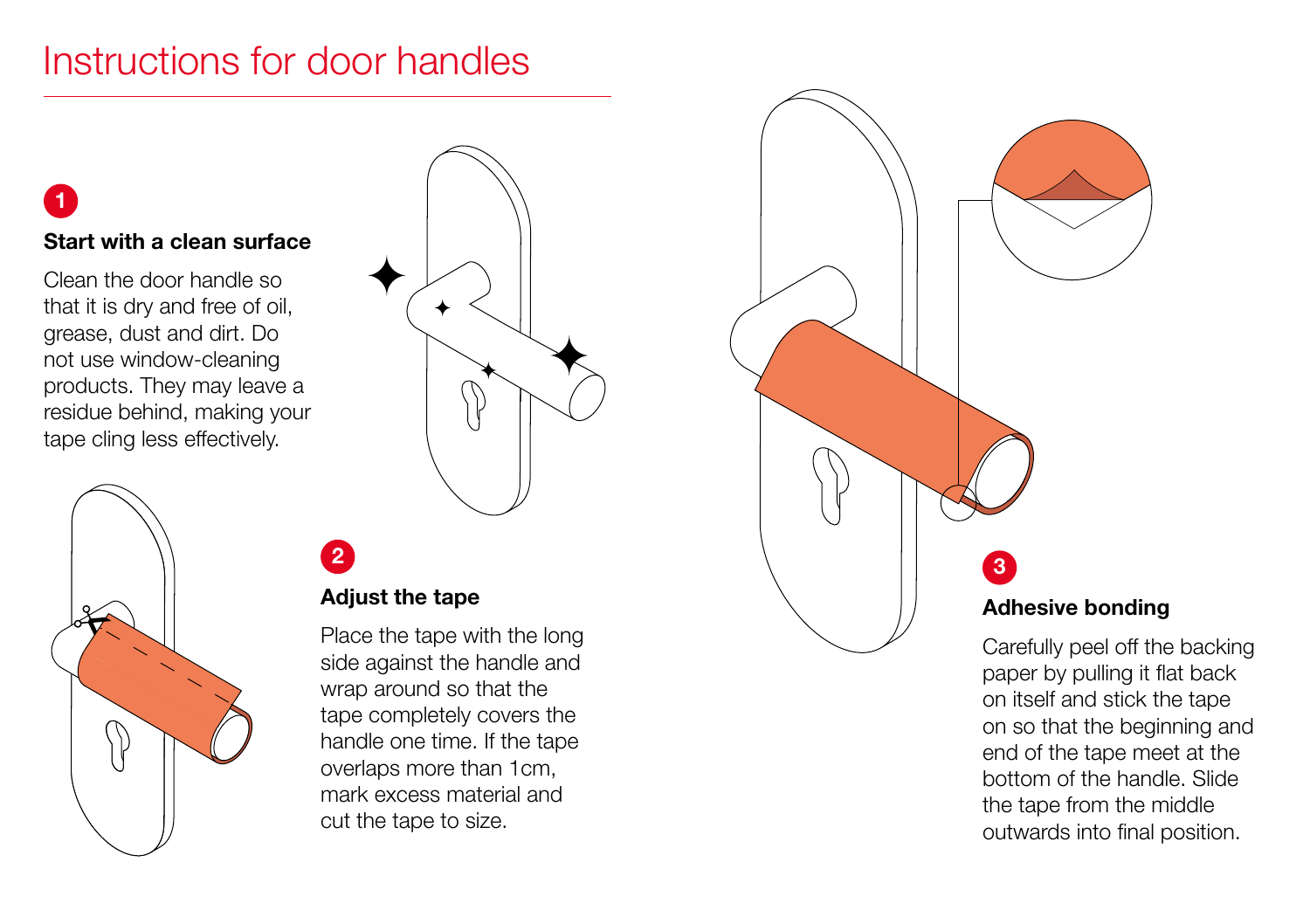## Care instructions

Regularly remove superficial dirt from the UNION GripSafe with a soft brush. In the case of very heavy soiling that cannot be removed, we recommend replacing with a spare tape to restore optimal effectiveness.

The oxidation of copper is a natural process and may change the colour of the tape to green. If this occurs we recommend replacing the tape.



The tape can be used on all smooth and metallic surfaces, the application on textiles is not recommended because the adhesive does not stick there.





Door handles Window handles



Push handles, handrails, shopping carts, and much more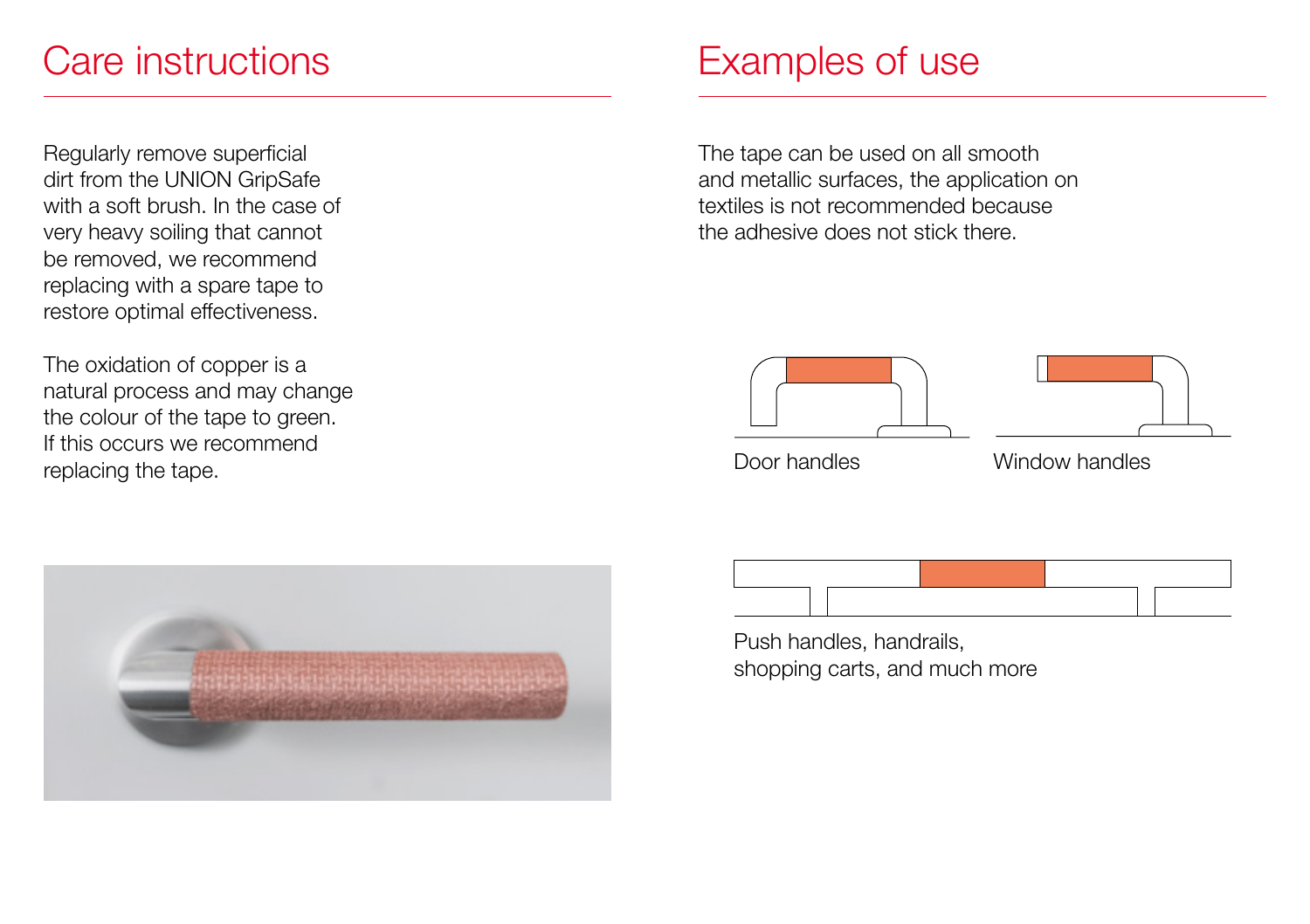## Features

International studies have repeatedly proven that copper has antiviral, antibacterial and fungicidal properties, shortening the half-life of viruses, bacteria and fungi.<sup>1</sup>

A study carried out on behalf of the US authorities has shown that copper also inactivates the SARS-CoV-2 virus in a very short time compared to other surfaces.<sup>2</sup> Because of its positive properties, hospitals use door handles made of solid copper.<sup>3</sup>

The latest laboratory results also independently confirm the effectiveness of UNION GripSafe. The Eurovir® hygiene laboratory was able to prove that TGEV corona viruses on the tape are 99.98% inactivated after only 60 minutes.<sup>4</sup>

In addition, we have had another virus test performed in the Eurovir® laboratory for Bovine Coronaviruses. Within the scope of this test, it was determined that after the shortest possible test period of 7 minutes, no residual virus was detectable (corresponds to a virus inactivation rate of more than 99.99%). The Bovine Coronavirus belongs to the Beta-Coronaviruses, to which also SARS-CoV-1 and SARS-CoV-2 belong.4

The renowned Hohenstein Institute also confirms the significant virucidal and strong antibacterial effectiveness of our copper textiles.4

## Technical information

The tape can be used on all smooth and metallic surfaces, the application on textiles is not recommended because the adhesive does not stick there.

| Size of the blanks: | 10cm x 8cm x 0.55mm                                          |
|---------------------|--------------------------------------------------------------|
| Surface material:   | Copper-plated polyamide fleece                               |
| Adhesiye material:  | Acrylic (adhesive resistance<br>-40 °C to +120 °C)           |
| Storage:            | Cool and dry, at $15-25$ °C<br>to 65%. relative air humidity |

This product is not fire rated and doesn't claim to be. If you are in any way concerned about the integrity of a fire door set then we would recommend conducting your own fire assessment.

\*Eurovir® hygiene has independently tested and proven that TGEV corona viruses on the tape are 99.98% inactivated after only 60 minutes.

#### **Sources**

- 1 https://www.ncbi.nlm.nih.gov/pmc/articles/PMC3067274/ https://www.ncbi.nlm.nih.gov/pmc/articles/PMC3767632/ https://aem.asm.org/content/73/8/2748
- 2 https://www.nejm.org/doi/10.1056/NEJMc2004973
- 3 https://www.presseportal.de/download/document/301649-20141029 pm-copper-against-germs-asklepios-klinikum-harburg.pdf
- 4 Fully tested by independent 3rd party laboratories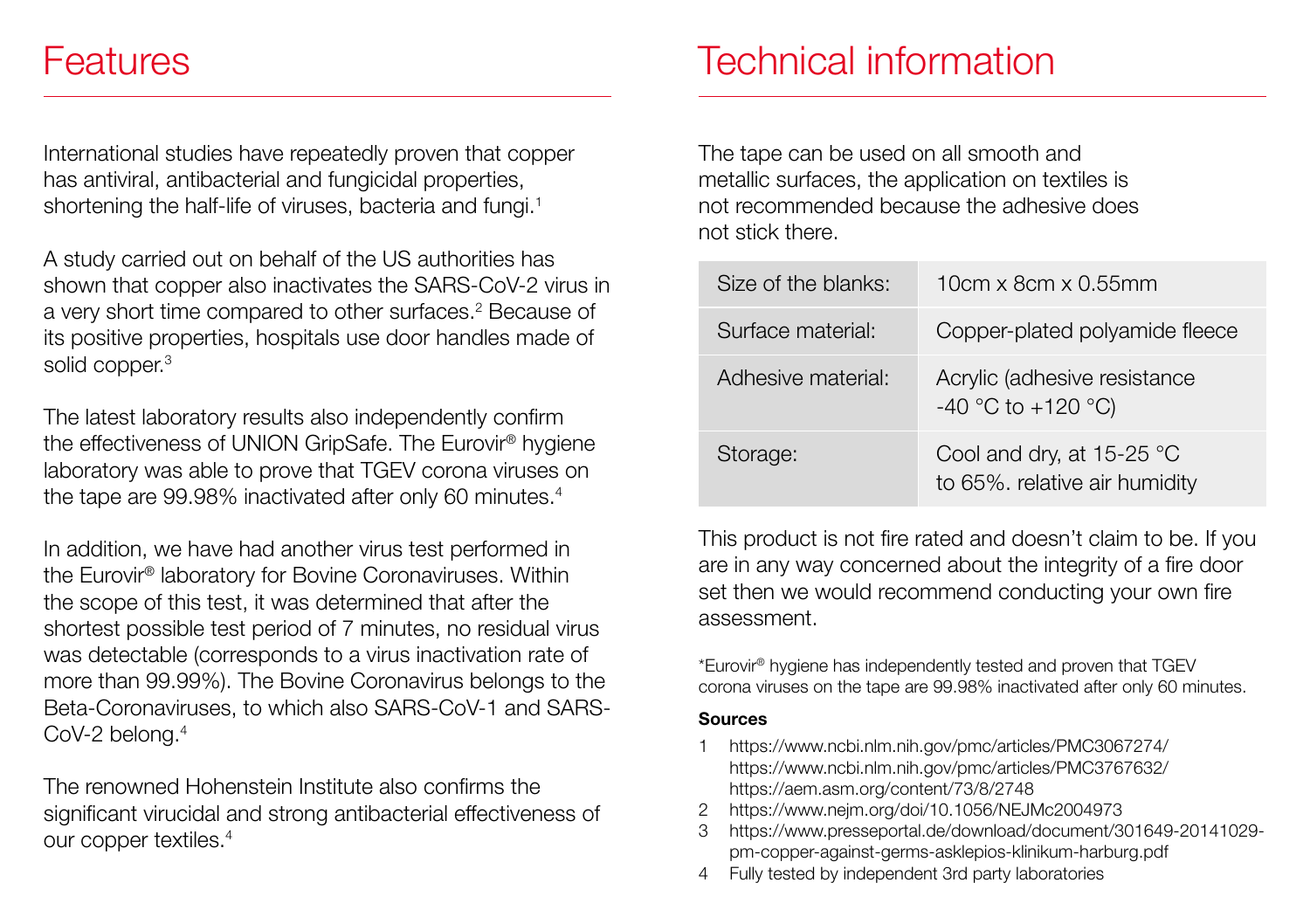#### **When should UNION GripSafe be replaced?**

Duration of use varies depending on the application and the corresponding stress. If the UNION GripSafe is heavily soiled or oxidised, replacement is recommended.

#### **Can I place UNION GripSafe in a location other than a door handle?**

UNION GripSafe can be applied to all smooth surfaces. If your application – e.g. a doorknob – has special dimensions, you can cut UNION GripSafe with regular scissors.

#### **Is UNION GripSafe also available in sizes other than 10 x 8 cm?**

Individual cuts in any shape and size are possible on request. You are welcome to send us your inquiry by e-mail: csdcomm@assaabloy.com

#### **Can germs collect on the edges and borders of UNION GripSafe?**

No. The unique metallization process metallizes each filament of the tape three-dimensionally. The positive properties of copper are also present at the edges of the tape.

### **Can UNION GripSafe be used with additional disinfectant products?**

Yes, commercially available surface disinfectants based with ethanol and 2-propanol are suitable for additional surface disinfection and do not damage the material.

#### **Can the UNION GripSafe be removed without leaving any residue?**

When removing, make sure not to detach the textile from the adhesive film so that it can be removed without residue.

#### **Does the UNION GripSafe still work when it is dirty?**

Slight soiling during the course of use is normal and does not affect effectiveness; obvious and coarse contamination must be removed. As contamination progresses, replacement is recommended to ensure the best possible effectiveness.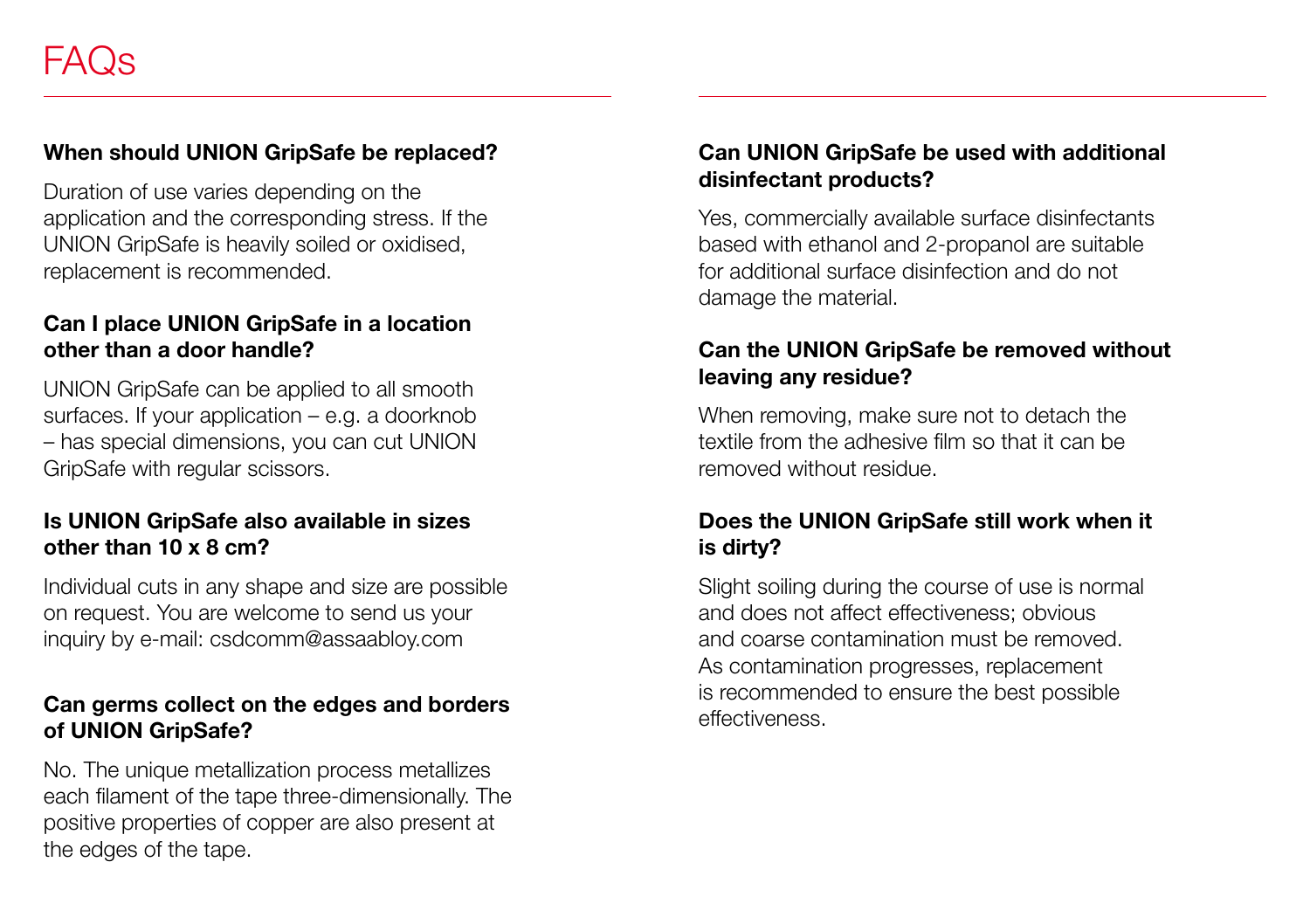

## Safety instructions

The tape is intended exclusively for mounting on door handles.

Our polyamide and polyester textiles are galvanised with pure copper. Various international studies have shown a significant reduction in the survival time of viruses, bacteria and fungi on copper surfaces. However, since UNION GripSafe has a 7-fold higher copper ion release compared to pure copper,<sup>4</sup> permanent contact with the skin is not recommended.

#### **This product serves as a supplementary measure and does not replace hygiene measures such as regular, thorough hand washing or hand disinfection.**



Caution! Product is flammable, keep away from fire

 Caution! Keep away from power sources – Product is conductive

- $\sqrt{\phantom{a}}$  Caution! Contains small parts that can be swallowed. danger of suffocation! Keep out of reach of children
	- Caution! Avoid eye contact
	- Caution! Do not swallow, do not put in mouth
	- Caution! Copper can cause allergic reactions

Colour change is normal (oxidation)